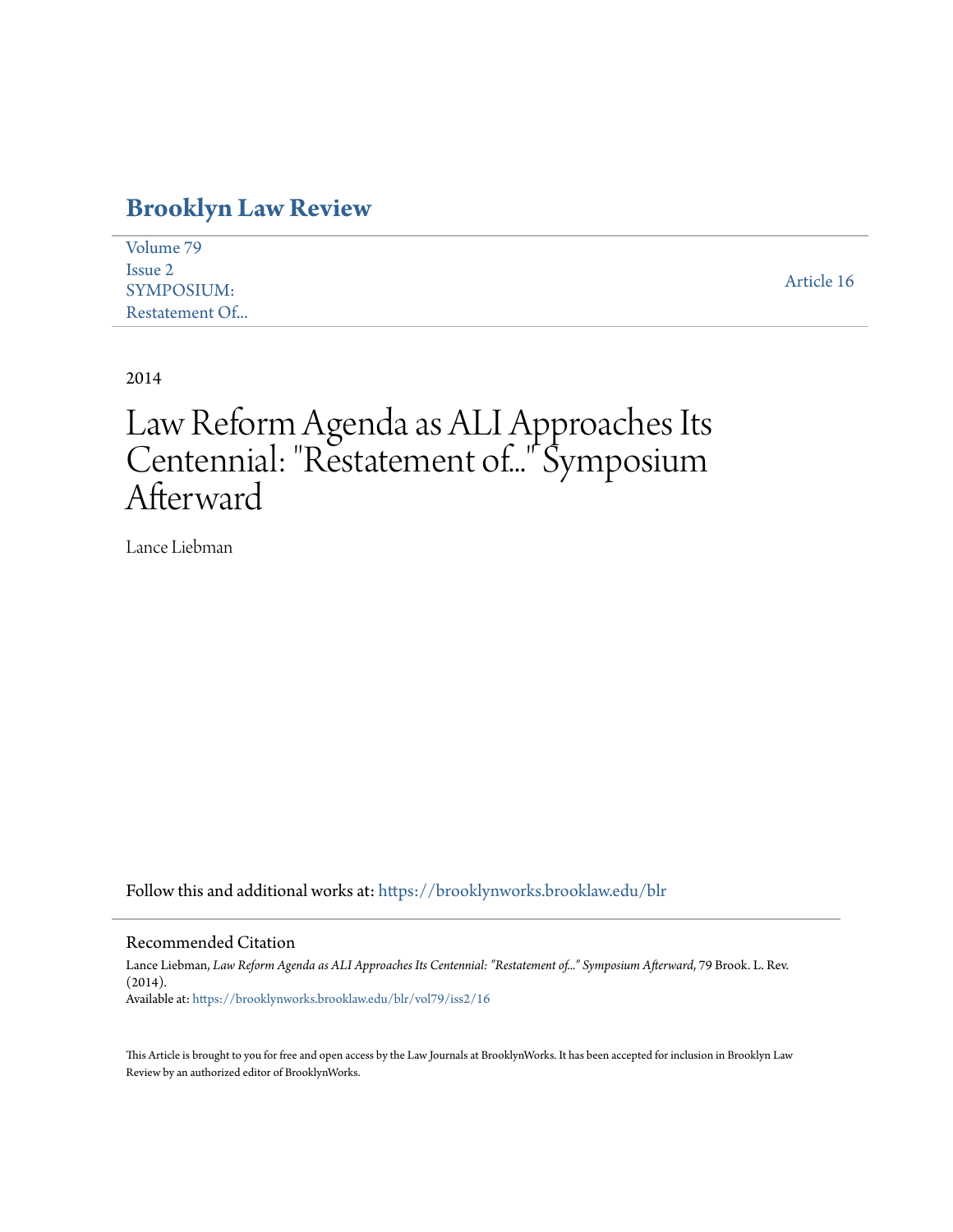# Law Reform Agenda as ALI Approaches Its Centennial

# "RESTATEMENT OF…" SYMPOSIUM AFTERWORD

# *Lance Liebman*†

The American Law Institute and I are happy and proud that the Brooklyn Law School and its *Law Review* chose to hold an important conference about ALI work, to persuade such an outstanding group of scholars to write such varied and interesting papers, and now to publish their work. I am especially happy because, as I near the end of my service as ALI Director, these papers give me an opportunity to reflect on the projects, perfect and imperfect, that the ALI accomplished (or attempted and failed to accomplish) in our effort to improve the American legal system.

When I was asked to succeed Geoff Hazard and become the fifth ALI Director in 1999, I had already enjoyed a long relationship with the Institute. I had been engaged as a member for more than 20 years, had attended several annual meetings, and had played a minor role as a Reporter on the Enterprise Responsibility for Personal Injury project. As the new Director, I started learning a great deal about this organization and rather quickly saw three overriding themes: how the ALI should pick its new projects, the ALI's process for recommending law reform, and to what extent the ALI should go international. Now, when I can look back at what will be my 15-year tenure as director—the same length as Geoff's, but shorter than the directorships of William Draper Lewis, Judge Herbert Goodrich, and Herb Wechsler—these still seem to be the challenging issues for my successor. And each of them gets serious attention from the articles in this symposium. The ALI leadership, including President Roberta Ramo and Deputy

 <sup>†</sup> Director, American Law Institute, 1999–2014; William S. Beinecke Professor of Law, Columbia Law School.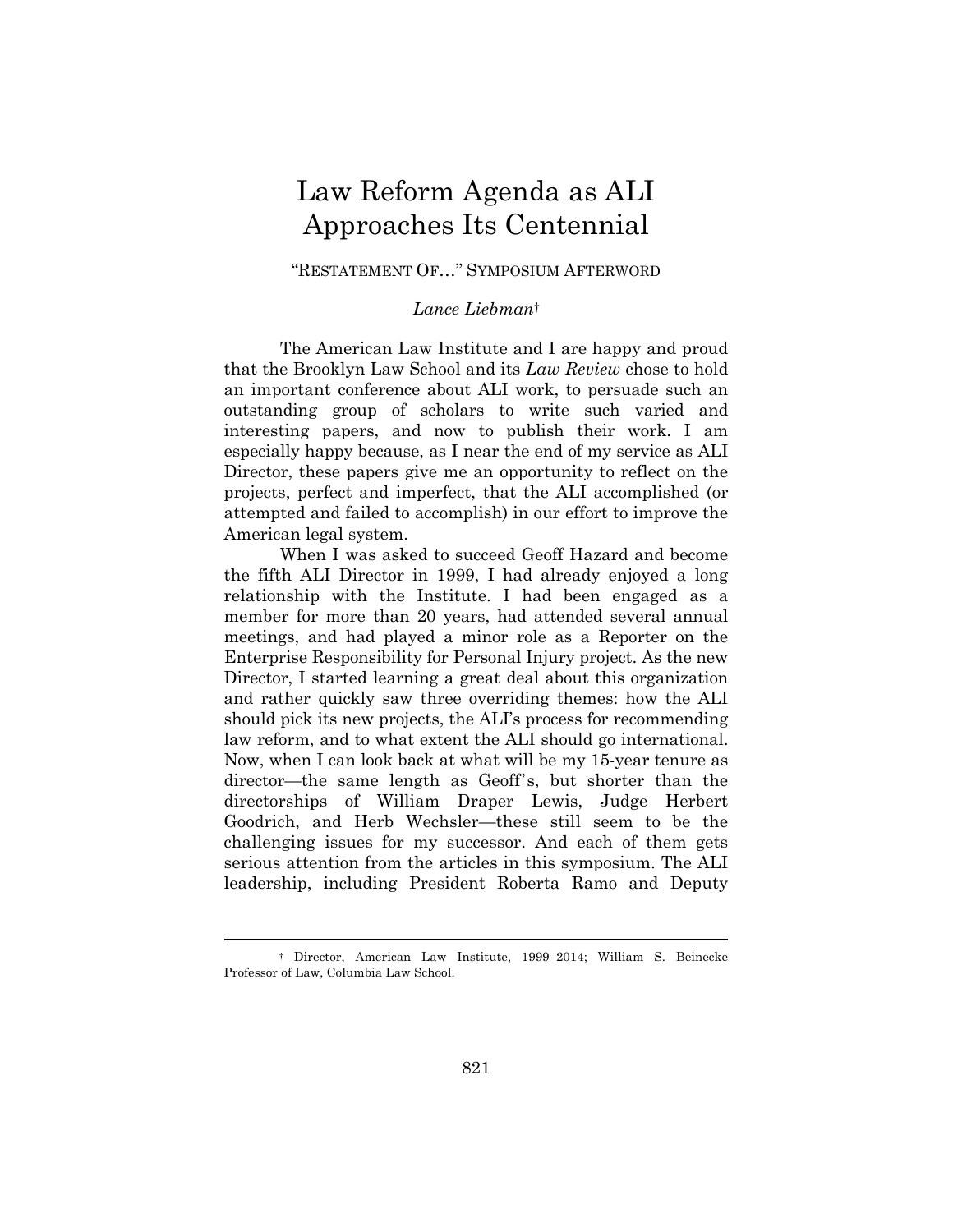Director Stephanie Middleton, will get helpful ideas and warnings from these articles, but the issues will remain alive.

## I. WHAT SUBJECTS ARE APPROPRIATE FOR ALI PROJECTS?

Like that of some religions, cults, and cabals, the ALI's existence and work revolve around a single, but nebulous, word; in our case, Restatement. I remain astonished that our founders used that word and am equally astonished that it has been applied to so many different ways of recommending improved legal principles. Judge Learned Hand wrote:

We think that the time has come to study critically these rules which we have so clearly stated. Such a study should indicate (1) what rules are founded upon historical accident, misconception of other cases and the like; (2) what rules are unjustified by any principle of justice, but are unimportant or harmless and may be left as they are because of the desirability of certainty; (3) what rules are unsupportable in principle and evil in action; (4) what rules are functionally or otherwise desirable, but have been established upon grounds that are unsound or inapplicable and which may lead in later cases to erroneous or unjust applications of the rule.<sup>1</sup>

Professor Wechsler supplied his thoughts about ALI recommendations that have no support in current law:

I pointed out that the official statements in our records always have affirmed some scope for such a judgment and suggested as a working formula we should feel obliged in our deliberations to give weight to all of the considerations that the courts, under a proper view of the judicial function, deem it right to weigh in theirs.2

He later pronounced:

In judging what was "right," a preponderating balance of authority would normally be given weight, as it no doubt would generally weigh with courts, but it has not been thought to be conclusive. And when the Institute's adoption of the view of a minority of courts has helped to shift the balance of authority, it is quite clear that this has been regarded as a vindication of our judgment and a proper cause for exultation.3

Some ALI work identifies general statements of law in the decisions of appellate courts. Some work reports disagreements

<sup>1</sup> A.L.I., REPORT OF SPECIAL COMMITTEE ON FUTURE PROGRAM 304 (submitted to the ALI Council, Mar. 18, 1947). 2 Herbert Wechsler, *Report of the Director to the ALI Membership*, 1966

A.L.I. ANN. REP. 5. 3 Herbert Wechsler, *Report of the Director to the ALI Membership*, <sup>1967</sup>

A.L.I. ANN. REP. 6.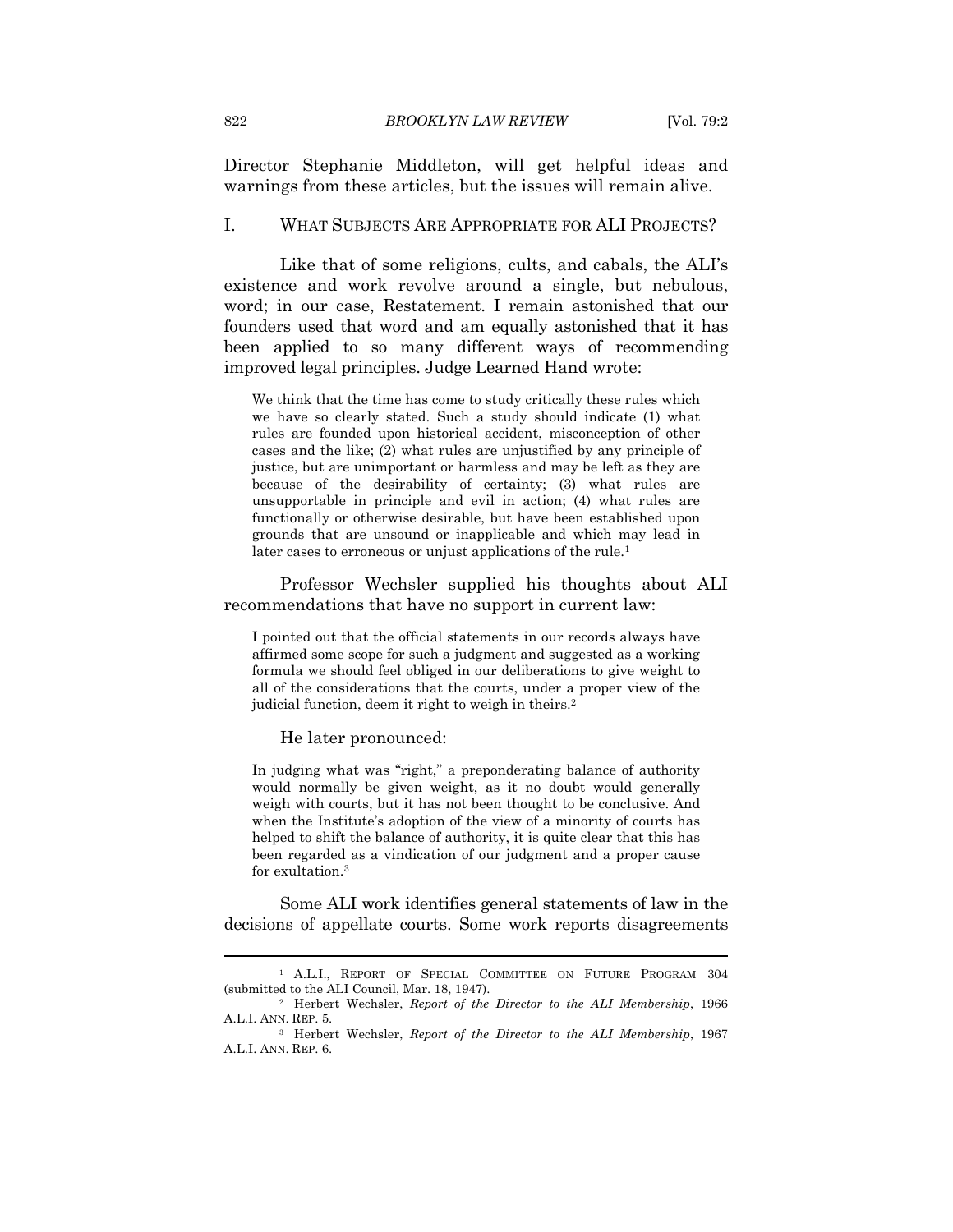about legal doctrine and explains why a doctrinal position, one not necessarily endorsed by a majority of states or courts, is the right one. Some work goes outside and beyond what courts now do. Two extreme positions are both wrong: that law is permanent and can be found in the heavens; and that the ALI can sit in a dark room (actually, our meeting room has been reconstructed to let in natural light) and simply invent doctrine without paying attention to what occurs in the real world of law.

In 1947, with a substantial portion of appropriate Restatement topics complete, Judge Learned Hand's committee recommended moving toward statutory drafting. Results of this expansion of the ALI's agenda included the Model Penal Code and (in partnership with the organization now called the Uniform Law Commission) the Uniform Commercial Code. Later came work on corporate governance, a project hard to call a Restatement (though perhaps it should have been) because it was making recommendations to Delaware and other state courts, to federal courts, to Congress, and to the Securities and Exchange Commission. The work was called *Principles of Corporate Governance*. Soon after came work on family law called *Principles of the Law of Family Dissolution*, a fancy title that fit because it covered the legal consequences of separations between unmarried pairs of adults as well as conventional divorces. During my years as ALI Director, the Institute characterized about half of its ongoing projects as Principles and the other half as Restatements. Despite the different naming conventions, it is hard to see a difference in methodology between, for example, the *Principles of the Law of Liability Insurance* and the *Restatement of the U.S. Law of International Commercial Arbitration*. It seems clear that the word Restatement attracts more attention and citations, so perhaps the next ALI Director will call all ALI projects Restatements. We are, for example, thinking about a title like *Restatement of the Principles of Privacy Law* for one of our newest projects.

Nothing is more challenging for the ALI than starting and completing the right projects. A subject of law must be substantial enough to need several years of intellectual effort to distill it into principles. It must be worthy of review by Advisers who are judges, practicing lawyers, and academics. It must support interesting and constructive debate by the ALI Council and at annual meetings of the ALI membership. And finally, it must be capable of being debated without descending into political dust-ups. The goal is work that benefits lawyers and judges, whether or not they are persuaded by every sentence.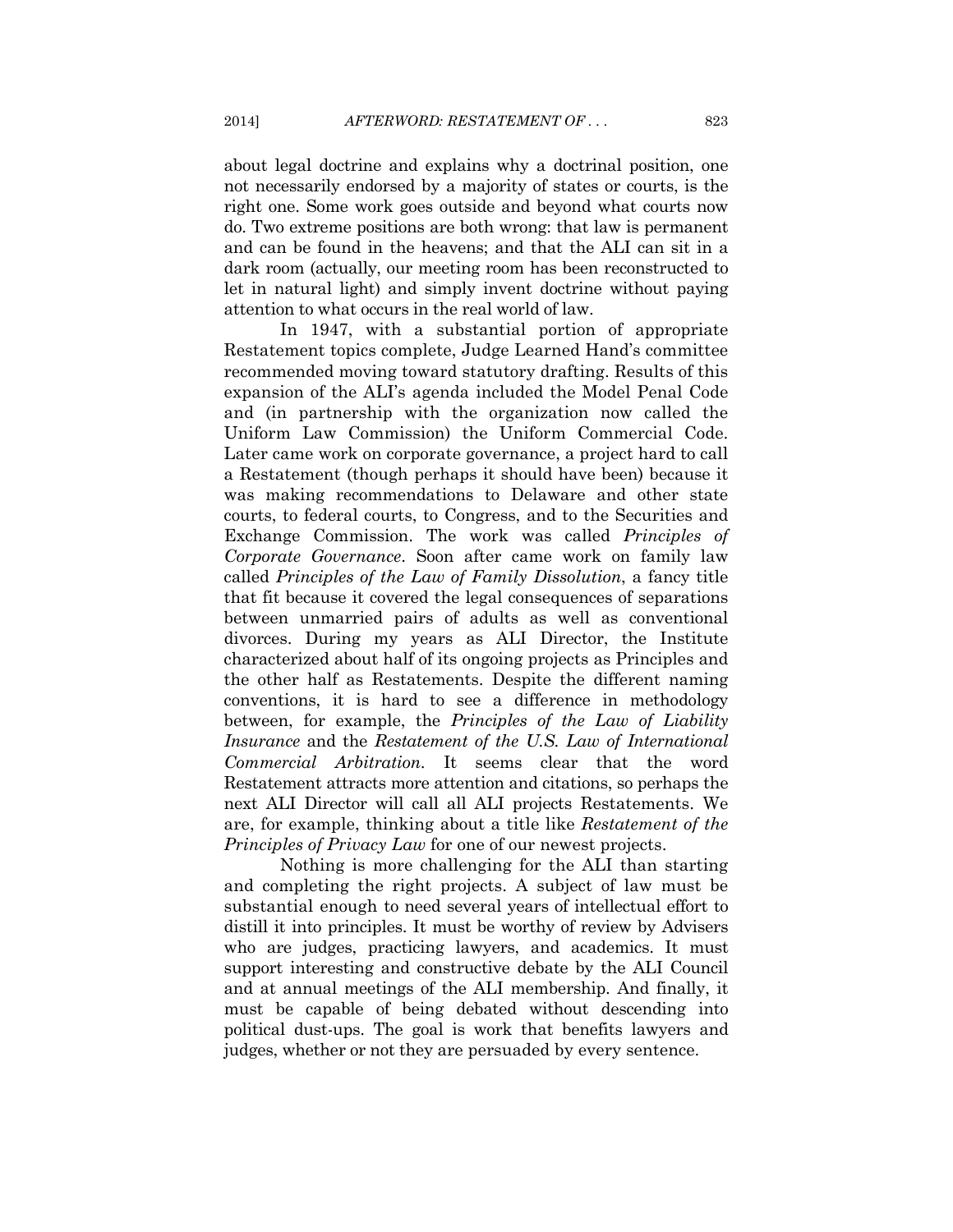All of this is relevant to the articles in this issue of the *Brooklyn Law Review*. Authors here have focused on 14 individual subjects of law and have explored whether a subject of law is right for restatement.

#### *A. Areas of Law*

Some of the ALI's early achievement was accomplished by putting law into boxes where a subject could be considered. Susan Appleton says children and the law is ready to be analyzed and not just considered as a subset of family law.4 Marci Hamilton urges work on child sex abuse.<sup>5</sup> Presumably, that work might attach to or connect with our current work on *Model Penal Code: Sexual Assault Crimes* and the possible project on children and the law recommended by Professor Appleton. Dan Tarlock says there is no such thing as environmental law.6 Ann Bartow writes that copyright law could be summarized better by the ALI than by Professor Nimmer and the formulations in his treatise.7 Ian Bartrum does not think religion is a proper ALI subject.8 Instead, he points in interesting ways to places such as *Servitudes* and *Family Dissolution*, where the Reporters offer limited formulations of doctrinal statements about religion's relevance.9 Professors Joslin and Levine take a similar position about laws concerning LGBT people: issues concerning gays and lesbians should be noticed in a wide group of ALI projects, but should not be taken up as a separate lawreform endeavor.10 David Orentlicher does an amazing job in describing issues for a health law Restatement in a mere 22 pages.11 Perhaps the most general and intellectually stimulating analysis is Larry Solan's Socratic debate about the possible pluses and minuses of creating a *Restatement of Statutory Interpretation*, a work recommended by Gary O'Connor 10

<sup>4</sup> *See* Susan Frelich Appleton, *Restating Childhood*, 79 BROOK.L. REV. 525 (2014).

<sup>5</sup> *See* Marci A. Hamilton, *The Time Has Come for a Restatement of Child Sex Abuse*, 79 BROOK. L. REV. 397 (2014). 6 *See* Dan Tarlock, *Why There Should Be No Restatement of Environmental* 

*Law*, 79 BROOK. L. REV. 663, 663-64 (2014). 7 *See* Ann Bartow, *A Restatement of Copyright Law as More Independent and* 

*Stable Treatise*, 79 BROOK. L. REV. 457 (2014). 8 *See* Ian Bartrum, *Religion and the Restatements*, 79 BROOK. L. REV. 579,

<sup>579-80 (2014). 9</sup> *See id*. at 582-84. 10 *See* Courtney G. Joslin & Lawrence C. Levine, *The Restatement of Gay(?)*,

<sup>79</sup> BROOK. L. REV. 621, 621-22 (2014). 11 *See* David Orentlicher, *A Restatement of Health Care Law*, 79 BROOK. L.

REV. 435 (2014).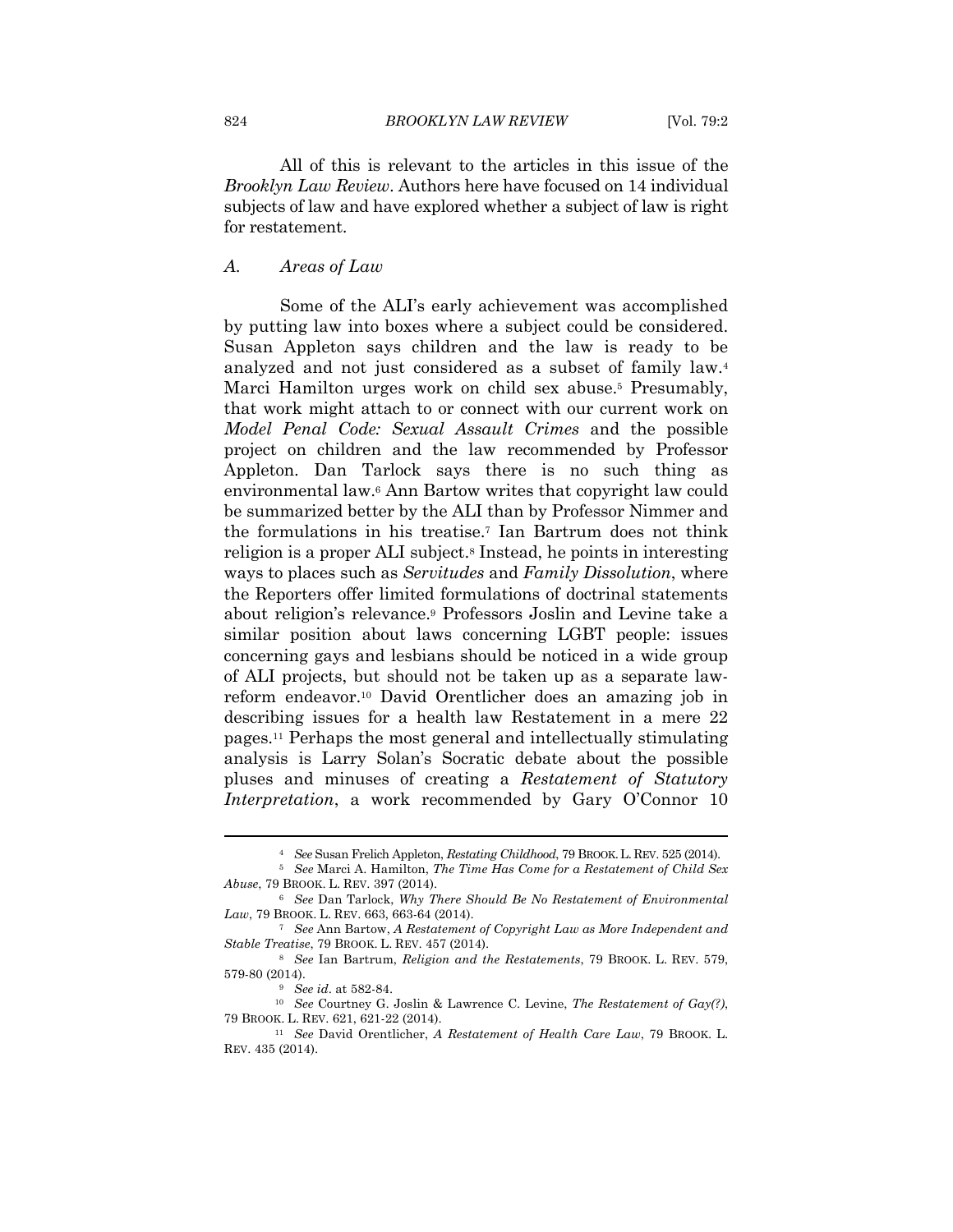years ago. At the end, Larry says no: such a Restatement "cannot help and may do harm." He draws on the lack of influence of certain sections of the *Restatement (Second) of Contracts* to conclude that statutory interpretation is about hard cases and that judges would simply cite general statements about interpretation from a Restatement to explain results that would not in fact be influenced by the ALI's work.

My friends Tom Merrill and Henry Smith present a completely convincing analysis of why the *Restatements of Property* have had so much less influence than the *Restatements of Torts* and *Contracts*.12 As a professor of property law, I agree with Tom and Henry that some of the property work was not the highest quality ALI accomplishment, but I also see two other explanations. One is that property law is much more a matter of individual state doctrine and practice than torts or contracts. A second explanation relates to a matter that has divided property professors for at least two decades: Is there property law or is property the application of the laws of tort, contract, agency, restitution, and other subjects to particular subfields? Professors Merrill and Smith are leaders in the intellectual movement to declare that there are in fact principles of property law. I, as with so many other legal questions, see more than one side of this argument. Certainly, it is a challenging task to identify themes, much less principles, that apply to and govern landlord–tenant law, the law of wills and trusts, zoning law, patent law, water law, the constitutional law of takings and eminent domain, and at least half a dozen other subjects squeezed into a one-semester, first-year law course.

## *B. Influence Outside of Common Law*

Then come questions of how political a subject is and how much influence the ALI will have. Can an organization like the ALI actually come to a consensus, and can it persuade readers that the work it produces is balanced and fair? This subject is discussed well in Larry Zelenak's article on federal income tax law. Larry shows that the ALI did intellectually excellent work on this subject matter but did not immediately persuade Congress.13 Similar questions have arisen when we

<sup>&</sup>lt;sup>12</sup> See Thomas W. Merrill & Henry E. Smith, *Why Restate the Bundle? The Disintegration of the Restatement of Property, 79 BROOK. L. REV. 681 (2014).* 

<sup>&</sup>lt;sup>13</sup> See Lawrence Zelenak, *The Almost-Restatement of Income Tax of 1954: When Tax Giants Roamed the Earth*, 79 BROOK. L. REV. 709 (2014).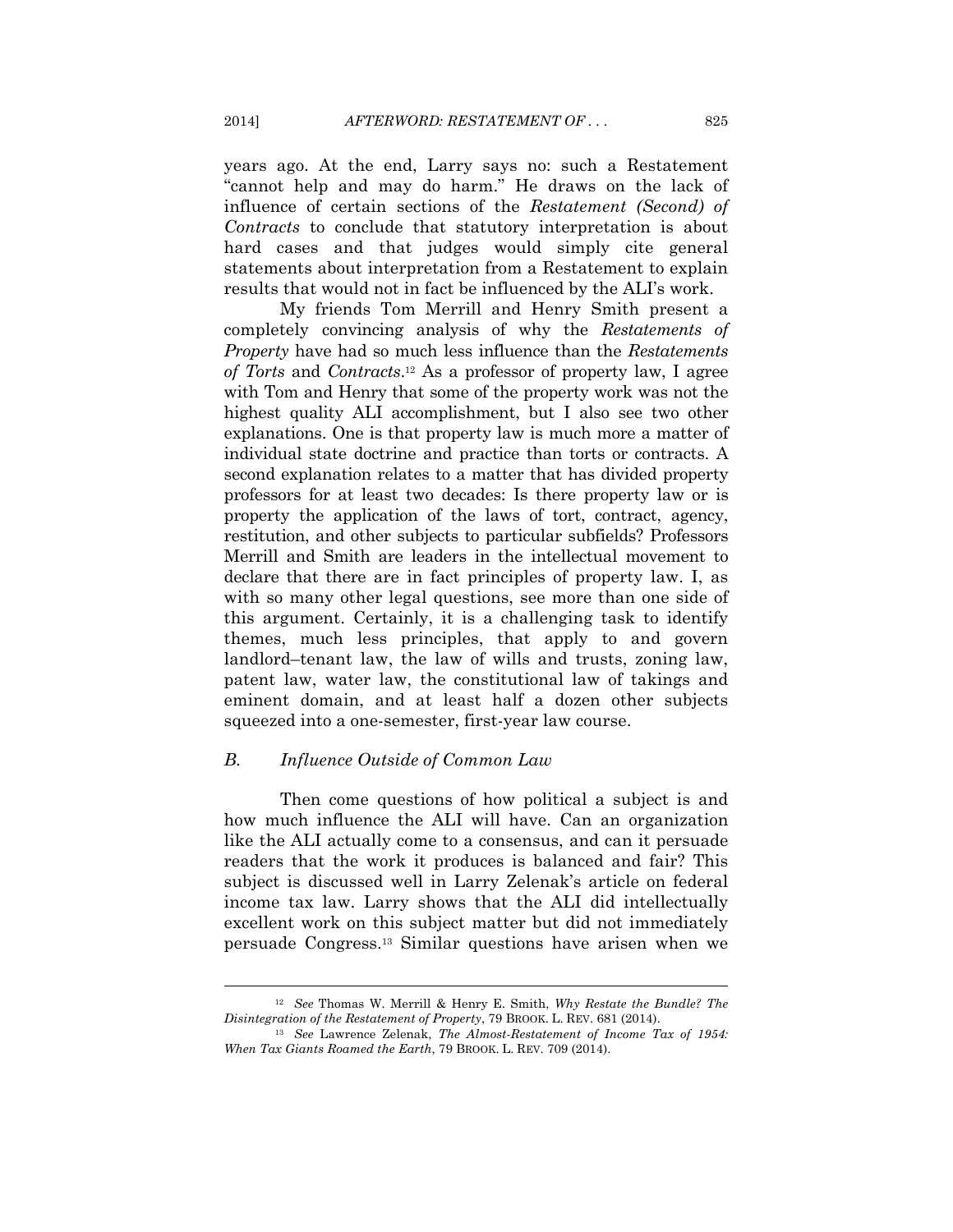have discussed whether the ALI could have influence if it undertook work on federal or state administrative law.

I most like articles that say a subject IS appropriate for ALI work. (I do not mean that Dan Tarlock is wrong in saying no to an ALI project on environmental law. He argues well that the U.S. has *no* coherent environmental law to restate.14) On the other hand, Ronald Krotoszynski makes an excellent case for privacy law, a subject on which we have begun work.15 Professor Krotoszynski is certain that a project on privacy should cover both government and private-sector relationships to information that has traditionally been seen as private.16 He is also convinced that national boundaries cannot surround effective privacy protections.17 He does not ask how an organization with "American" as its first name can tell the world what privacy means in this electronic era.18

Ned Foley and Steve Huefner describe an ALI project now underway: the *Principles of Election Law*.19 As they say, a challenging issue with this project is identifying what to cover and what not to cover.20 This concern is guided by where the political context might permit ALI work to have influence. At the outer bounds of an imaginable ALI undertaking, Mae Kuykendall attempts to find ways for the ALI to make principled statements about the law of "place."21 She is right, for example, that our lives have changed in many ways: that automobility can take us great distances, that an office in a skyscraper is not on the street, and that the difference between "work" and "non-work" is no longer whether we are at the factory or the office.22 She is also right that the historic role of geography in determining sovereignty, and thus telling us what agency has the authority to impose law, is in flux.23

<sup>14</sup> *See* Tarlock, *supra* note 6, at 664. 15 *See* Ronald J. Krotoszynski, Jr., *A Prolegomenon to Any Future Restatement of Privacy*, 79 BROOK. L. REV. 505 (2014). 16 *See id.* at 511. 17 *See id.* at 512; *see also* Mae Kuykendall, *Restatement of Place*, 79 BROOK. L.

REV. 757 (2014).<br><sup>18</sup> See Krotoszynski, *supra* note 15, at 513.<br><sup>19</sup> See Steven F. Huefner & Edward B. Foley, *The Judicialization of Politics: The* 

Challenge of the ALI Principles of Election Law Project, 79 BROOK. L. REV. 551 (2014).<br><sup>20</sup> Id. at 577.<br><sup>21</sup> See Kuykendall, *supra* note 17, at 757.<br><sup>22</sup> Id. at 773.<br><sup>23</sup> Id. at 759. For an example of this struggle, see

Court of the United States to keep "place" important in *Kiobel v. Royal Dutch Petroleum*, 133 S. Ct. 1659 (2013). Observe also the relationship of "place" to what law determines who is married to whom and when*. See* Kuykendall, *supra* note 17.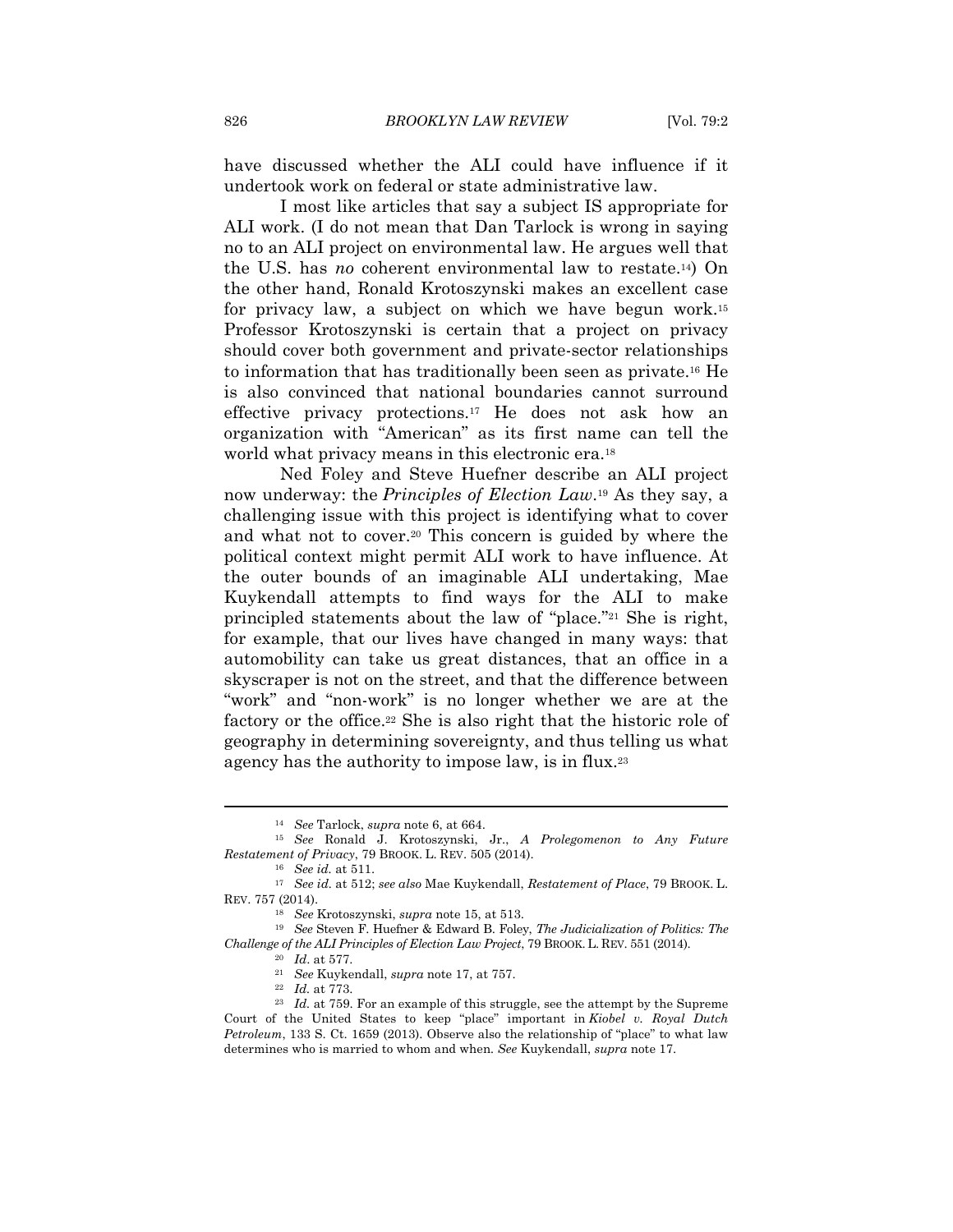# *C. Internal Consistency*

Keeping consistency in ALI work is important, but it can never be achieved to perfection. Sometimes, a legal rule looks different in the context of one legal subject than it does in another subject. Professor Bartrum shows inconsistency between the treatment of religion in the trusts and wills Restatements.24 Similarly, Professors Joslin and Levine discuss in detail how the *Principles of the Law of Family Dissolution* meets their standards for appropriate consideration of the legal consequences of unmarried partnerships and how the *Restatement (Third) of Torts* on certain issues (for example the emotional harm from seeing a loved one injured) does not offer what they regard as correct and fair legal doctrines.<sup>25</sup>

Or sometimes we are just imperfect. We miss things and do not persuade our Reporters to come to an agreement. On the other hand, sometimes our process resolves an inconsistency. The best example during my Directorship was when Andrew Kull, from his grounding in the law of restitution and unjust enrichment, persuaded the membership to require Lawrence Waggoner and John Langbein, the Reporters for wills and other donative transfer, to alter their recommendation that a murderer be able to inherit from his or her victim. Indeed, could there be a more uniust enrichment than that?

# II. IS OUR PROCESS A GOOD ONE?

Keith Hylton's article explains his view that Restatements are not an efficient form of legal evolution.26 He gives a number of reasons why several dozen judges, lawyers, and professors in a room will not necessarily approve efficient and fair legal rules.27 His preference is for a diversity of state courts to address questions as they see cases, and either apply traditional doctrine or decide that this is the time to change common law rules. In this way, Keith says that the judicial orchestra can gradually accomplish progressive evolution of the law.28 I am of course biased, but my main response to Keith is

<sup>24</sup> *See* Bartrum, *supra* note 8, at 585. 25 *See* Joslin & Levine, *supra* note 10, at 647-49. 26 *See* Keith N. Hylton, *The Economics of the Restatement and of the Common Law*, 79 BROOK. L. REV. 595 (2014). 27 *See id.* at 601. 28 *See id.* at 618.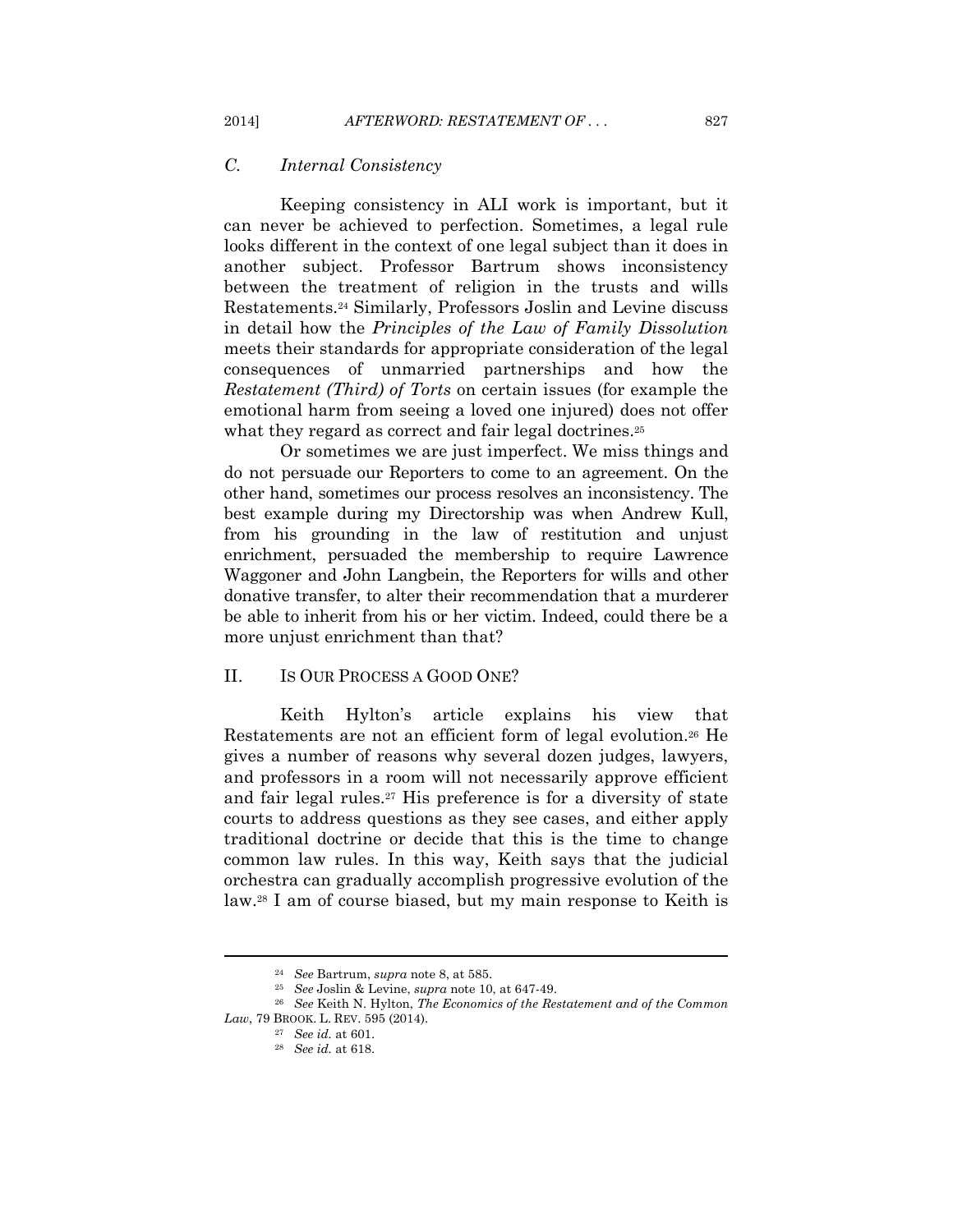that the ALI has no official authority.29 That is why I have slept so well for the past 14 years. You will not be surprised when I write that Keith has not persuaded me that the process of judicial application and adaptation of law—the common law process—is harmed in any way by the authoring and offering up merely as recommendations the consequences of a careful ALI process of doctrinal reconsideration.

An ALI rule tells members to "leave their clients at the door," and it is a point of honor among members that they state what they personally believe to be right, not what their clients want them to say. But it is equally important that the ALI make certain that all significant points of view are represented and explained. The *Principles of Corporate Governance* had noisy problems of participants apparently speaking for their clients. The ALI's leadership, especially President Rod Perkins, fought the battle and was able to achieve a balanced product that has had influence. But leaving clients at the door is not the same as denying entrance to judges who have written opinions taking a position on a question of legal doctrine, to professors who have published their views or been expert witnesses, and not even to practicing lawyers who represent clients with positions. We want these individuals in the room so long as they are transparent about their views and clients.<sup>30</sup> And often we can get a result that is somewhere between the extreme positions of those who litigate the cases. We hope that finding this middle ground will be helpful for judges who must make decisions about the right legal rule.

<sup>29</sup> But see Arizona, which—by its state supreme court precedent—follows the Restatements on any matter where there is no statute or case law to the contrary. The same policy of adopting Restatements as law exists in the U.S. Virgin Islands, the Republic of Palau, and the Commonwealth of the Northern Marianas Islands, which have all enacted statutes to that effect. In Pennsylvania it is clear that the RESTATEMENT OF TORTS has been adopted, but the federal and state courts there disagree whether the RESTATEMENT SECOND or RESTATEMENT THIRD governs products liability cases because the Pennsylvania Supreme Court has not specifically adopted the RESTATEMENT THIRD. 30 Apparently, when the National Academy of Sciences provides scholarly

advice to the FDA and other policy makers, it does not permit scientists paid by drug companies to participate. *See* Elizabeth Laposata, Richard Barnes & Stanton Glantz, *Tobacco Industry Influence on the American Law Institute's Restatements of Torts and Implications for Its Conflict of Interest Policies*, 98 IOWA L. REV. 1, 54-59 (2012). At the ALI, I do not believe we could do our work or have all the necessary information without having experienced legal practitioners engaged in our process.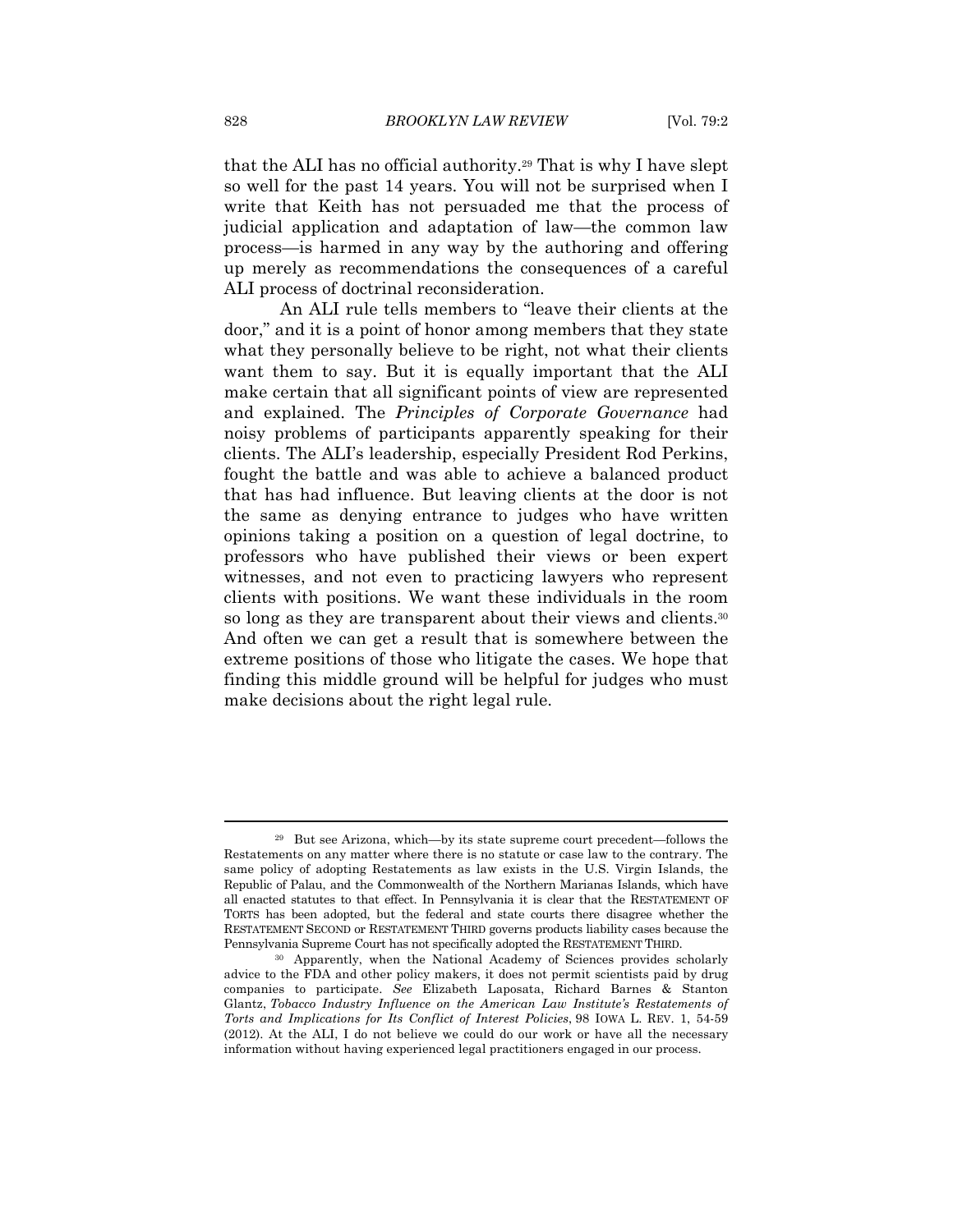# III. SHOULD OUR PROJECTS GO BEYOND DOMESTIC LAW?

Some ALI work is about American law as it applies to or is affected by international subjects and international law.31 Some work is recommended to the U.S. as well as to other countries: the *Transnational Rules of Civil Procedure*; *Transnational Insolvency: Global Principles of Cooperation* (first offered to Mexico, Canada, and the U.S., but now to the world); *Intellectual Property: Principles Governing Jurisdiction*, *Choice of Law, and Judgments in Transnational Disputes*, and *Legal and Economic Principles of World Trade Law*. Professor Louis Henkin's magisterial *Restatement Third: The Foreign Relations Law of the United States* recommended domestic law about international matters. His work also laid out principles of international law with, effectively, a recommendation that they be followed by U.S. courts, by domestic courts in other countries, and by international courts and international agencies including the United Nations.

How much of the ALI's work should go beyond domestic law is now an important question. For sure, we have begun *Restatement Fourth: Foreign Relations Law*. We began with analysis of three subjects: sovereign immunity, jurisdiction and enforcement, and treaties. We have many distinguished non-Americans in our group of Reporters, Counselors, and Advisers, and we must decide over time to what extent the project should address matters usually thought of as questions of international law.

#### **CONCLUSION**

Before getting the helpful guidance from the authors represented in this issue, we have moved forward on a number of new ALI projects. Ongoing projects include those on employment law, international commercial arbitration, criminal sentencing, the law of nonprofit organizations, and liability insurance. We have recently begun work on privacy, Indian law, consumer contracts, sexual assault crimes, election law, the law of government ethics, foreign relations law, and two torts subjects: intentional torts and economic harm.

<sup>&</sup>lt;sup>31</sup> E.g., Lance Liebman, Foreword to RESTATEMENT (THIRD): THE U.S. LAW OF INTERNATIONAL COMMERCIAL ARBITRATION at xi (Tentative Draft No. 3, 2013); A.L.I., RECOGNITION AND ENFORCEMENT OF FOREIGN JUDGMENTS: ANALYSIS AND PROPOSED FEDERAL STATUTE 7-27 (2006).